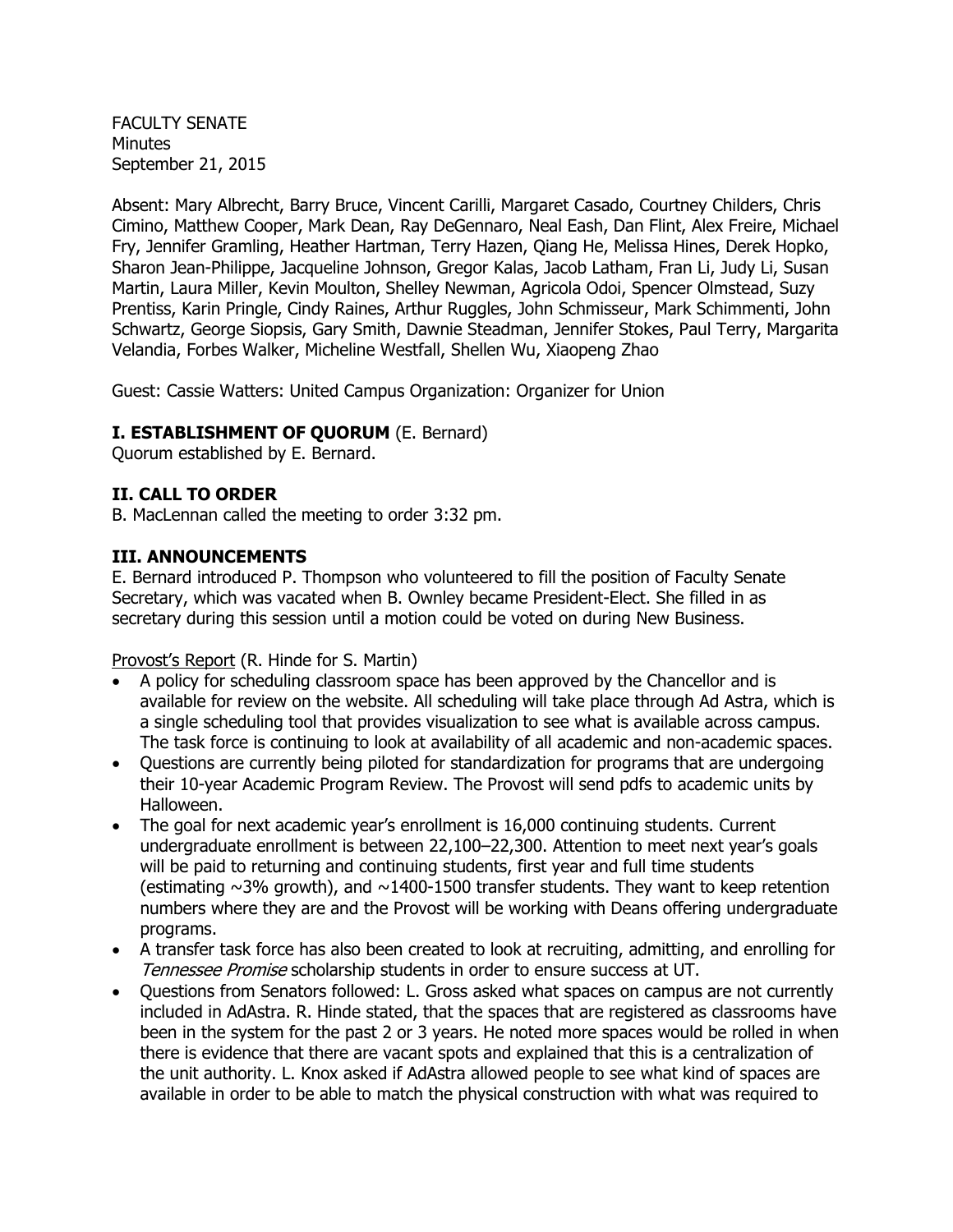happen within the space (i.e. type of course). She requested that this information to be included. Knox also inquired how task forces are created in relation to the Senate. R. Hinde stated that the task forces go through the Provost and that this particular task force was created 18 months ago. He was unsure if any Senators were currently serving on the task force.

## President's Report (B. MacLennan)

 B. MacLennan presented a resolution honoring Joanne Hall for her contributions as past President of the Faculty Senate (2014-2015).

## *The University of Tennessee, Knoxville Faculty Senate*

- *WHEREAS, Joanne Hall is a valued member of the College of Nursing faculty, advocating for the health needs of marginalized groups and for greater diversity and inclusion in the nursing profession; and*
- *WHEREAS, she has served with distinction as President of the Faculty Senate during the 2014-2015 academic year, providing her leadership to ensure the effectiveness of the Faculty Senate in shared governance; and*
- *WHEREAS, she has assiduously advocated for effective and efficient review of human-subjects research to facilitate faculty and student research; and*
- *WHEREAS, she calmly and transparently represented the faculty views in serving on the Sexual Assault and Misconduct Task Force, helping to develop and implement an improved policy; and*
- *WHEREAS, she has guided the Faculty Senate in reviewing and revising the policy on relationships between faculty and students; and*
- *WHEREAS, she worked to maintain effective procedures for faculty evaluation of administrators and Faculty Senate involvement in employment decisions, as mandated in the Faculty Handbook; and*
- *WHEREAS, she has served the Faculty Senate and the faculty of this campus as a member of the Tennessee University Faculty Senates and the University Faculty Council and as a member and chair of various Faculty Senate, campus, and University committees and task forces;*
- *THEREFORE, BE IT RESOLVED THAT The University of Tennessee, Knoxville Faculty Senate expresses its sincere appreciation to*

# *Joanne M. Hall*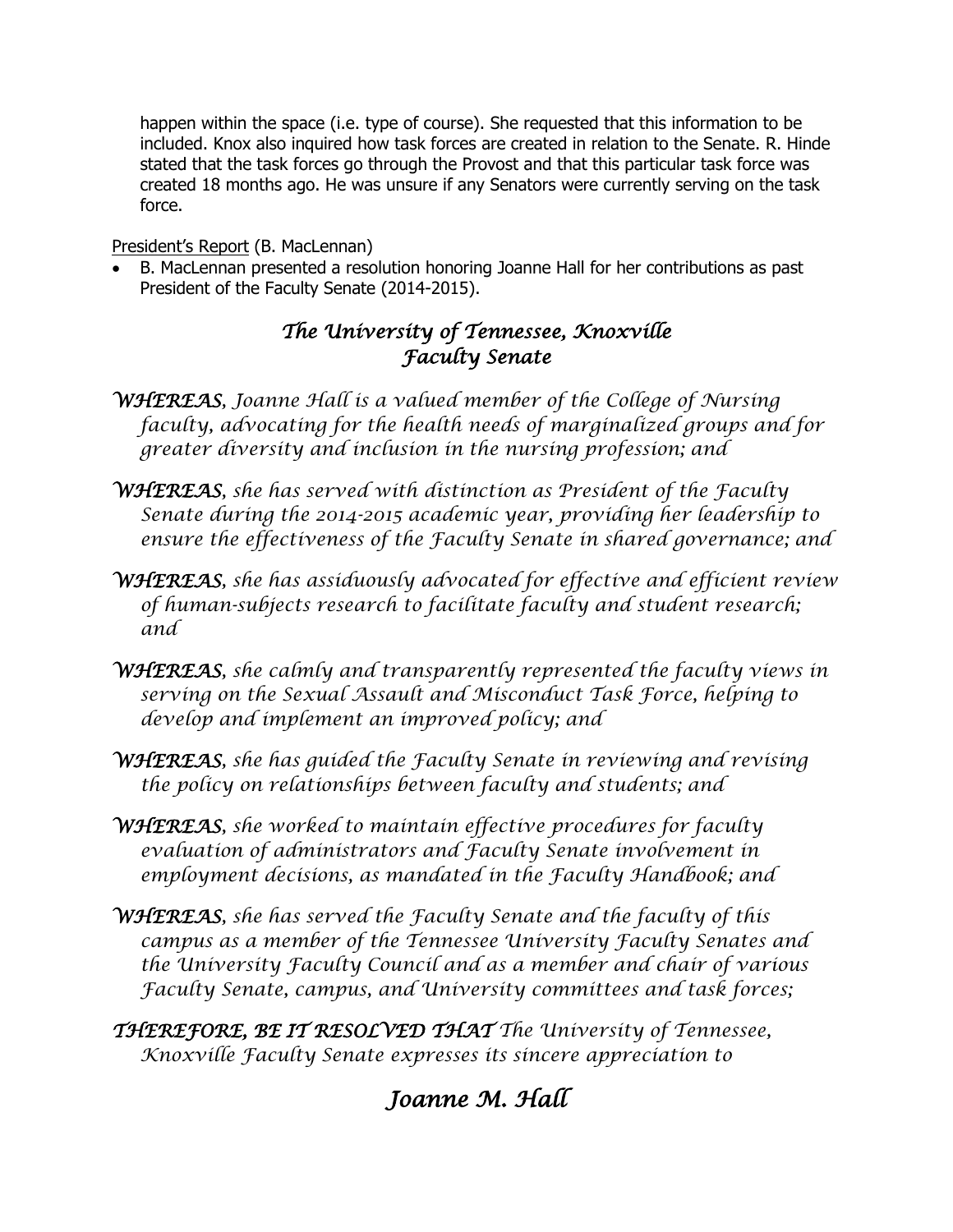*for her exemplary leadership and service to the Faculty Senate and The University of Tennessee; and*

*BE IT FURTHER RESOLVED THAT a copy of this Resolution be presented to Joanne Hall and that the Resolution become part of the minutes of the Faculty Senate meeting held on September 21, 2015.*

*Secretary President*

*Bonnie H. Ownley, Ph.D. Bruce J. MacLennan, Ph.D.*

 B. MacLennan presented a resolution honoring Bonnie Ownley for her contributions as past Secretary of the Faculty Senate (2013-2015).

## *The University of Tennessee, Knoxville Faculty Senate*

*WHEREAS, Bonnie Ownley, is a highly respected colleague and researcher; and*

*WHEREAS, she has served with distinction as Secretary of the Faculty Senate from 2013—2015; and*

*WHEREAS, she has provided outstanding service to the Faculty Senate;* 

*THEREFORE BE IT RESOLVED THAT the University of Tennessee, Knoxville Faculty Senate expresses its sincere appreciation to*

## **Bonnie H. Ownley**

*for her outstanding and devoted service to the Faculty Senate and the University of Tennessee; and*

*BE IT FURTHER RESOLVED THAT a copy of this Resolution be presented to Professor Ownley and that the Resolution be made a part of the minutes of the Faculty Senate meeting held on September 21, 2015.*

 $\overline{\phantom{a}}$  , and the contract of the contract of the contract of the contract of the contract of the contract of the contract of the contract of the contract of the contract of the contract of the contract of the contrac

*Bruce J. MacLennan Joanne M. Hall*

*President Immediate Past President*

L. Gross called for approval of the resolutions and M. Collins seconded the motion. Resolutions approved.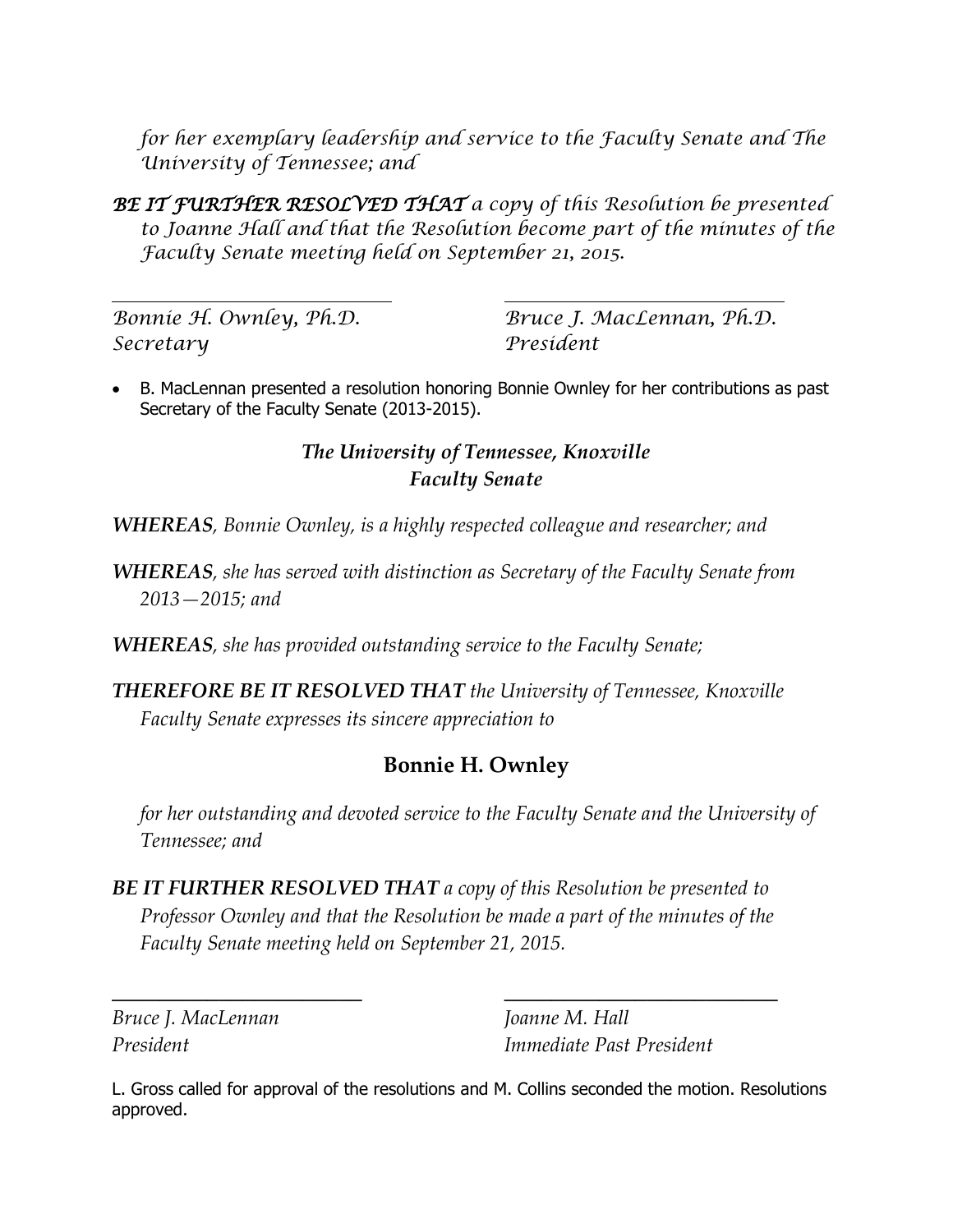- B. Ownley expressed her appreciation.
- B. MacLennan reported that he learned at the Tennessee Universities Faculty Senates (TUFS) meeting that shared governance does not always work as well at other institutions as it does here at UT. Despite some problems, it could be worse.
- A revision of the UT Policy on Misconduct in Research and Service has been proposed and it is currently under the review of the Research Council. R. Nobles shared a presentation and answered questions at the Faculty Senate Executive Council meeting.
- There are new IRB procedures in place and the Senate would like to hear from people involved with human subjects research on how the new process is going.
- A recent suggestion to refrain from using gendered pronouns elicited a negative response from the Legislature after misinterpreting the suggestion as policy. The suggestion was taken down from the website by a decision by the UT President and UTK Chancellor. B. MacLennan suggests the need for continuing to dialogue about the option.
- The previous report that Arian Foster, former UT football player, was being forced to participate in religious activities has been investigated and there is reassurance that this is not the case any more.
- According to the Chancellor and President, outsourcing continues to be an issue.
- A post tenure committee that includes an administrator and faculty member from each campus has been appointed. Toby Boulet, a Senate Past President, is representing the UTK. Recommendations are supposed to be made by end of the semester.
- A new Program Consolidation Committee has been created. Information about the committee has not yet been disseminated.
- **University Faculty Council Report (UFC)** Compliance hotline Will be staffed by outside vendor. Anyone can report issues of noncompliance and money. Also discussed privacy issues. Senate can be involved in making sure it is up to par.
- Met at Health Science Center in Memphis. Met with Chancellor Peter Schwab, TN Senator Reginald Tate, and Russ Deaton (Interim Exec. Dir. THEC). Discussed issues related to validation with teaching evaluations such as SAIS instruments and other mechanisms so we can measure what is really effective in the long run.
- Question from Senate: L. Gross asked if the administration has been in touch with president of the Senate to provide names for task forces and B. MacLennan said yes.

## **IV. MINUTES OF THE FACULTY SENATE AND EXECUTIVE COUNCIL**

S. Murphy moved to approve the Faculty Senate Meeting Minutes of May 4, 2015. M. Collins seconded the motion, and the minutes were approved as written [\(http://cdn](http://cdn-senate.utk.edu/files/2014/08/May-2015.min_.pdf)[senate.utk.edu/files/2014/08/May-2015.min\\_.pdf\)](http://cdn-senate.utk.edu/files/2014/08/May-2015.min_.pdf). The unapproved minutes of the Faculty Senate Executive Council Meeting of September 8, 2015, have been posted for review.

## **V. MINUTES OF THE GRADUATE COUNCIL**

S. Kania reported that the Graduate Council is currently discussing the possibility of adopting the undergraduate grading system for the graduate school. There were no questions. S. Edmundson moved to approve the Minutes of April 16, 2015, for the Graduate Council and M. Collins seconded. Acceptance of the minutes was approved.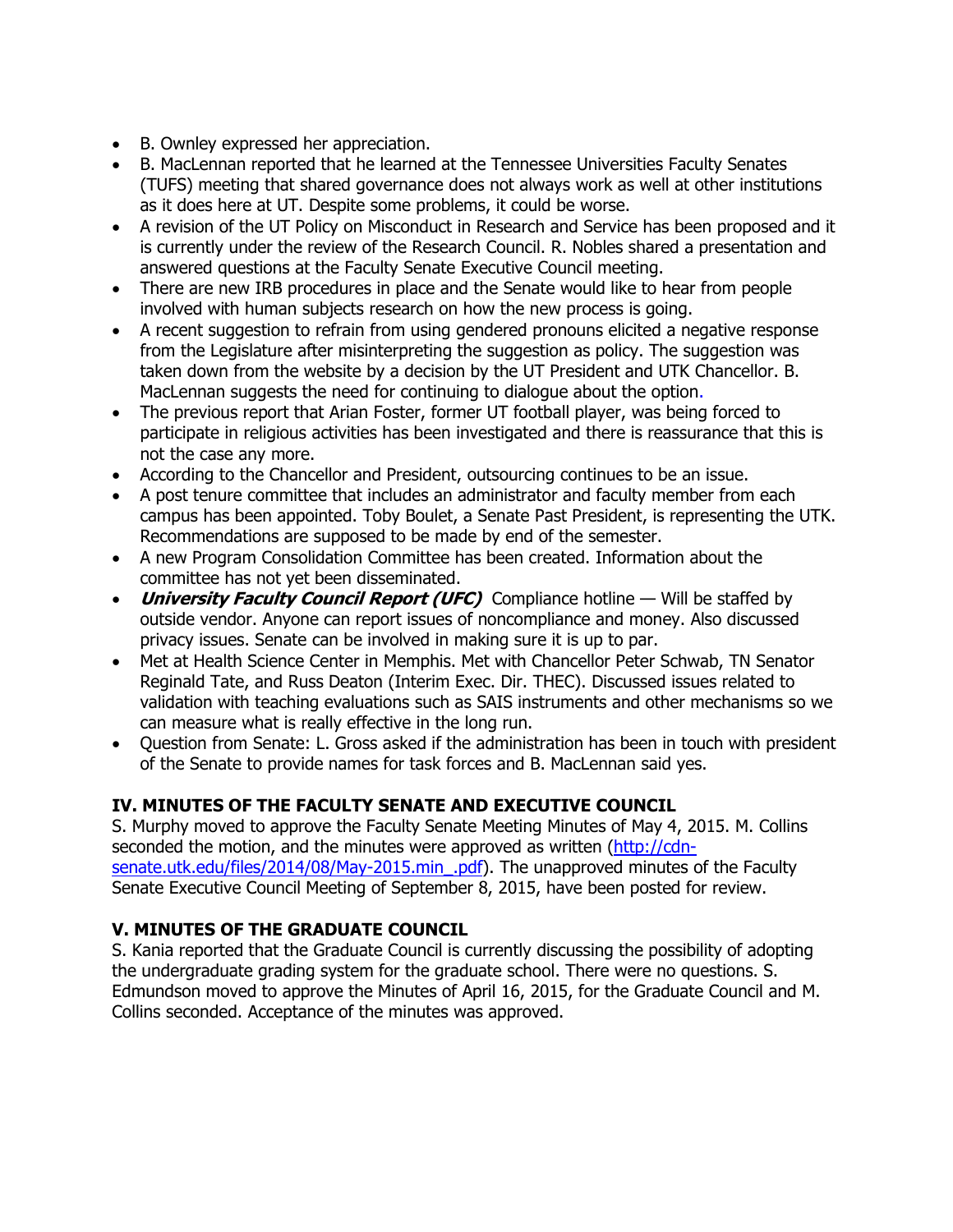## **VI. REPORTS OF STANDING COMMITTEES**

## Benefits and Professional Development Committee (M. Beck)

The committee had their first meeting with seven people in attendance. M. Beck was not able to attend but noted that notes were taken and he has a couple of issues to report. Beck reported that the committee is willing to take up and do some work but would like input from the Senate about "what we care about in terms of equity as a whole." Some of the options the committee has discussed:

- 1) Benefit equity was taken up two years ago and memory serves that the Senate unanimously passed a resolution to support providing benefits to same-sex couples. This benefit is now provided and enforced by federal law. Subsequently we now have people with partners who are being pushed into marriage. Thus, the question posed is, "Do we care if we want to have something that would allow partners who aren't married despite gender? Or, are we good with what we have now?"
- 2) There is a concern that the increased number of non-tenure track employees may not have access to professional development and are possibly not being served in an institution that was not initially designed for them. M. Beck pointed out that professional development is a difficult area because there are so many different areas of development when considering all the different professions. The committee however is happy to address this issue but wants to hear from Senate.
- 3) Another major issue that is being pursued is transparency.

Questions from Senators followed: S. Bowie inquired if the unmarried couple's benefits barrier is a university problem or an insurance company issue. M. Beck was unsure. L. Gross noted there is a partner accommodation program on this campus. He also raised the concern that there is also a benefit inequity related to retirement between new employees and those hired a long time ago. J. Hall expressed she is still concerned for benefit equality for partners and supports continuing to work towards that endeavor. M. Beck asked the Senate to email him with their thoughts.

## Library and Information Technology Committee (K. Wong)

The end of the contract with Blackboard will occur in May 2016. K. Wong reported that the university is currently looking at different learning systems. She emphasized that Blackboard ultimately affects all faculty that teach and she asks the Senate to ask their constituents, at whatever level, to take the survey, which can be found on their Blackboard site. Aside from cost, there are also issues that have to do with learning a new system and considering how the system interfaces with other current technology. There will be a committee to look at learning management systems and anyone who is interested in volunteering should email K. Wong.

Questions from Senate: P. McArthur asked if there was a transition plan, and K. Wong said the process would take at least two years. Senators asked what other learning management systems there are, and K. Wong identified *Candice* and *Desire to Learn*, which are two examples that are cloud based. A question was raised about how much the decision will be weighted on faculty recommendations versus the opportunity to cut costs? K. Wong noted the difference in money between systems is not as much as it was before. Another point that was shared by the Senate was that faculty supported keeping Blackboard last time the contract was up and the contract was renewed.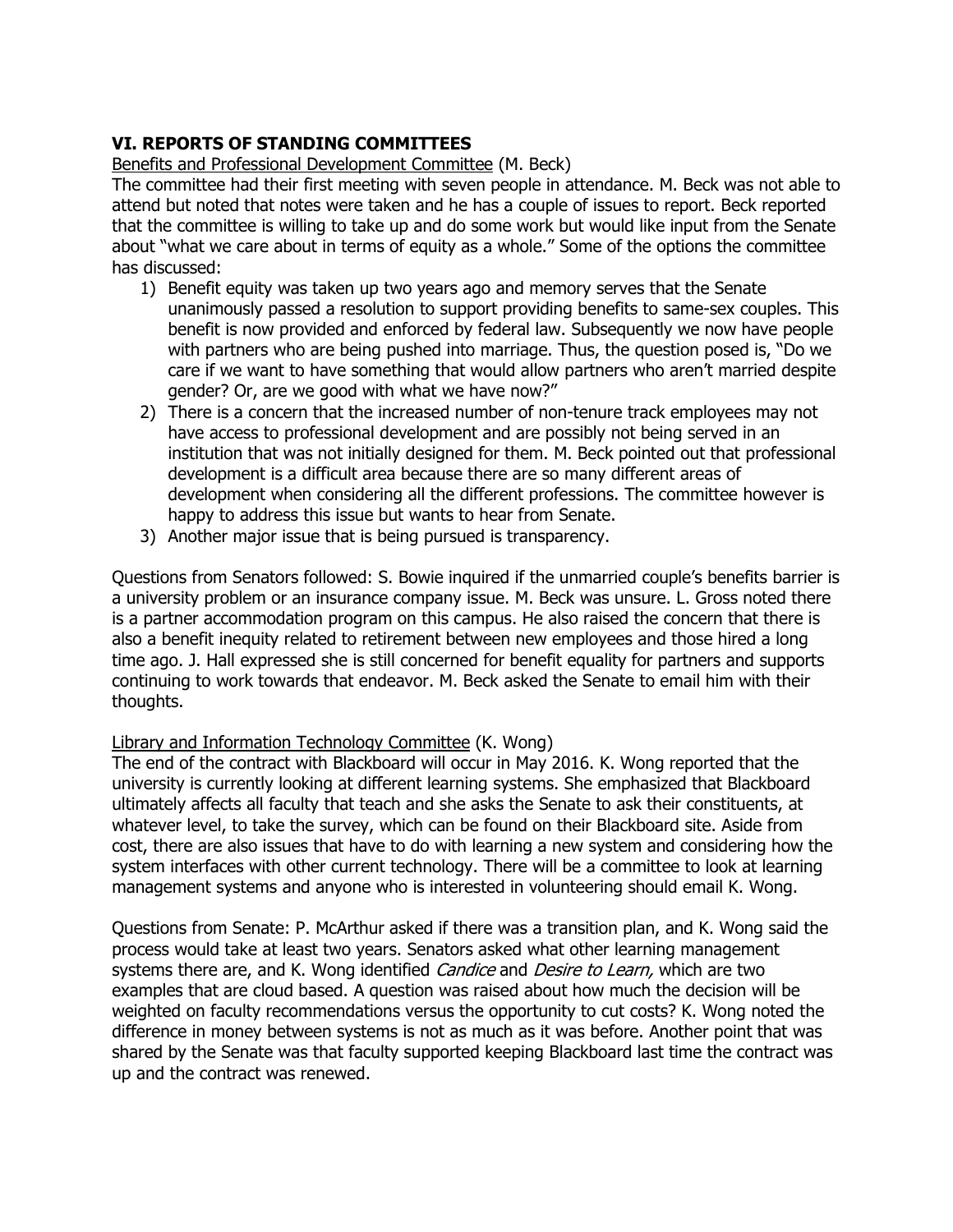#### Research Council (R. Kalyanaraman)

The first Research Council meeting was held with 20 people making a quorum attending on September 9, 2015. R. Kalyanaraman reported that a Board of Trustees action item was reviewed. Additionally the Chancellor has said that the misconduct policy is currently out of date and that they are looking at changing the policy. He explained that what is defined as research misconduct has been narrowed and there is a need to keep up with federal guidelines. Lela Young and Robert Nobles have spoken to the committee and invite emails by the end of this month. Senators can direct questions and comments to Lela Young or to R. Kalyanaraman.

## **VII. NEW BUSINESS**

Vote for Senate Secretary, Phyllis Thompson (B. MacLennan) L. Gross moved to approve, and S. Bowie seconded the motion. The motion passed.

#### Approval of Senate Committees (B. MacLennan)

L. Gross moved to approve, and M. Collins seconded. The motion passed.

Approval of Appointment of At-large Faculty Senate Executive Council Members (B. MacLennan) L. Gross moved to approve M. McAlpin and S. Waller as At-large members of the Faculty Senate Executive Council, and M. Collins seconded. The motion passed.

## New SAIS (J. Morrow)

The presentation consisted of a quick overview due to time restraints. J. Morrow asked Senators to please look at the PowerPoint presentation as she will come back to it during the October 19, 2015, meeting. She stated that a task force was created last year and they have looked at what other universities are using for their system. They have also looked at literature to better reflect what faculty members are doing in the classrooms, the distance education courses, and online. She noted that all of this information is in the report.

J. Morrow is tasked with meeting and gathering information from constituents. She explained they are moving to an online platform and will be gathering survey data as part of a pilot study over the next two semesters. The survey will allow faculty to select supplementary items. For example, there are now questions designed that are better suited for online courses. Questions were also created to address labs, while others are focused more on hybrid courses. J. Morrow noted there is a still a need to create questions for courses that include a service-learning component. She asks that Senators ask their colleagues to think about their courses and what the task force is still missing. A Senator asked if any of the survey questions address study abroad. She noted that she was unsure because she was not on the taskforce and she encouraged forwarding it.

J. Morrow pointed out that a big problem is low response rates and she needs faculty and student suggestions for how the survey rates can be increased. Their goal is to get surveys out in October 2015 so they can test the 11 items that the task force created at the end of this semester. She noted she also needs to know which instructors would be best to pilot these items as they can only be clinical or tenured faculty. The task force's final recommendations will be submitted to the Provost summer 2016. The selected questions will roll out fall semester 2016. Morrow invites Senators to email or to go and see her if there are any questions. She will also forward feedback to the Provost.